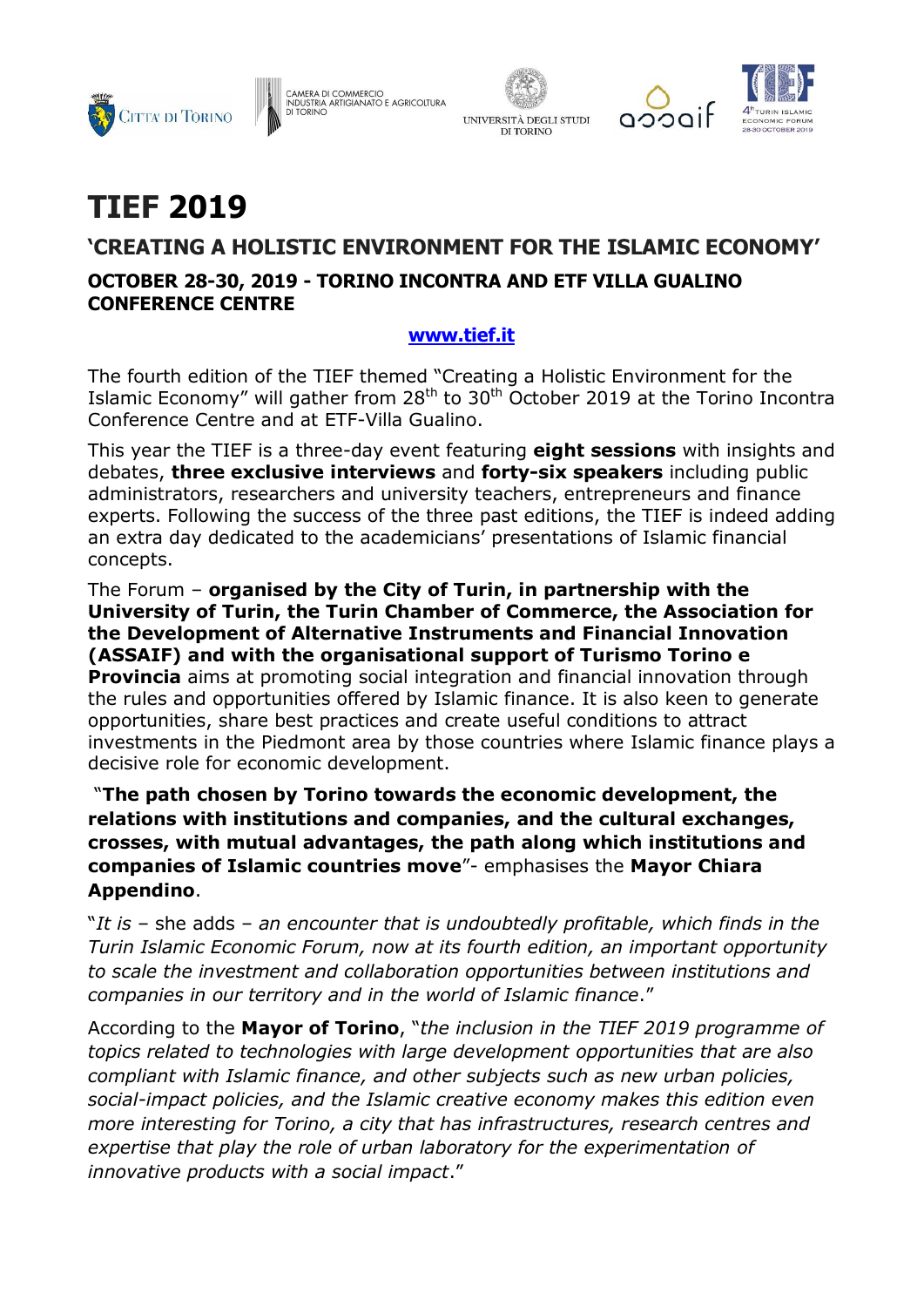







"*Through the initiatives of the Turin Islamic Economic Forum -* **concludes Chiara Appendino** *- the municipality of Torino, together with the Chamber of Commerce of Turin, the University, the Assaif and other entities that contribute to the organization of the event - aims to foster the development of synergies between the local and national production system and the Islamic economies.*"

The TIEF already has three successful editions to its credit – 2014, 2015 and 2017 – that have encouraged meetings and networking with companies and institutions in the major cities of the Middle East. In particular, the events allowed local companies to enter into industrial and supply agreements with companies in the Gulf area, and to public institutions and Italian research centres to interact with the most important players in the Islamic finance and economics environment.

"*The interchange between Piedmont and the 10 most important Islamic finance countries reached in 2018 a value in excess of 4 billion and 680 million euros. These are very different markets, with specific needs and excellent opportunities for our companies in various sectors, from automotive and transportation to food, from mechanics to textiles* - **comments Vincenzo Ilotte, President of the Turin Chamber of Commerce** - *In addition to the TIEF 2019, to learn more about these countries and to seize the opportunities they offer, we are planning in 2020 a Turkey Forum with the organization of BtoB meetings between companies and Turkish buyers, and an appointment dedicated to Malaysia and Indonesia, countries of particular importance for us in the area of South-East Asia"*

The TIEF 2019 will revolve on the following topics: **Fintech, Blockchain, Artificial Intelligence**: all disruptive technology that, in their essence, are compliant with Islamic finance; **New Urban Policies; Social Impact Policies; Islamic Creative Economy and related expertise, Migration and Refugees Policies.**

According to the **Islamic Finance Development Report 2018 (Thomson Reuters, 2019)**, the Islamic finance sector is constantly expanding. Both Muslimmajority and Muslim-minority countries have recognized the potential of this sector, with banks and governments encouraging Islamic finance to improve financial inclusion. In addition to the usual sectors of the Islamic eco-system such as food, fashion, cosmetics, travel and entertainment, there is a further propulsive growth in the Islamic FinTech sector with over 93 start-ups. The turnover of Islamic assets has exceeded 2.5 trillion dollars in the world and is set to grow considerably, especially in Europe, where many Muslim professionals live. In the food sector, Muslims spend \$ 1300 billion; followed by clothing (\$ 270 billion), media and entertainment (\$ 209 billion), travel (\$ 177 billion), pharmaceutical and cosmetic ( $$87$  and  $$61$  billion respectively).

This topic is still little known in the Italian corporate world, whereas many European players have created the so-called "Islamic windows": twin companies structured in a Shariah-compliant way, enabling them to offer goods and services in accordance with the law of the Koran. Some household names that are working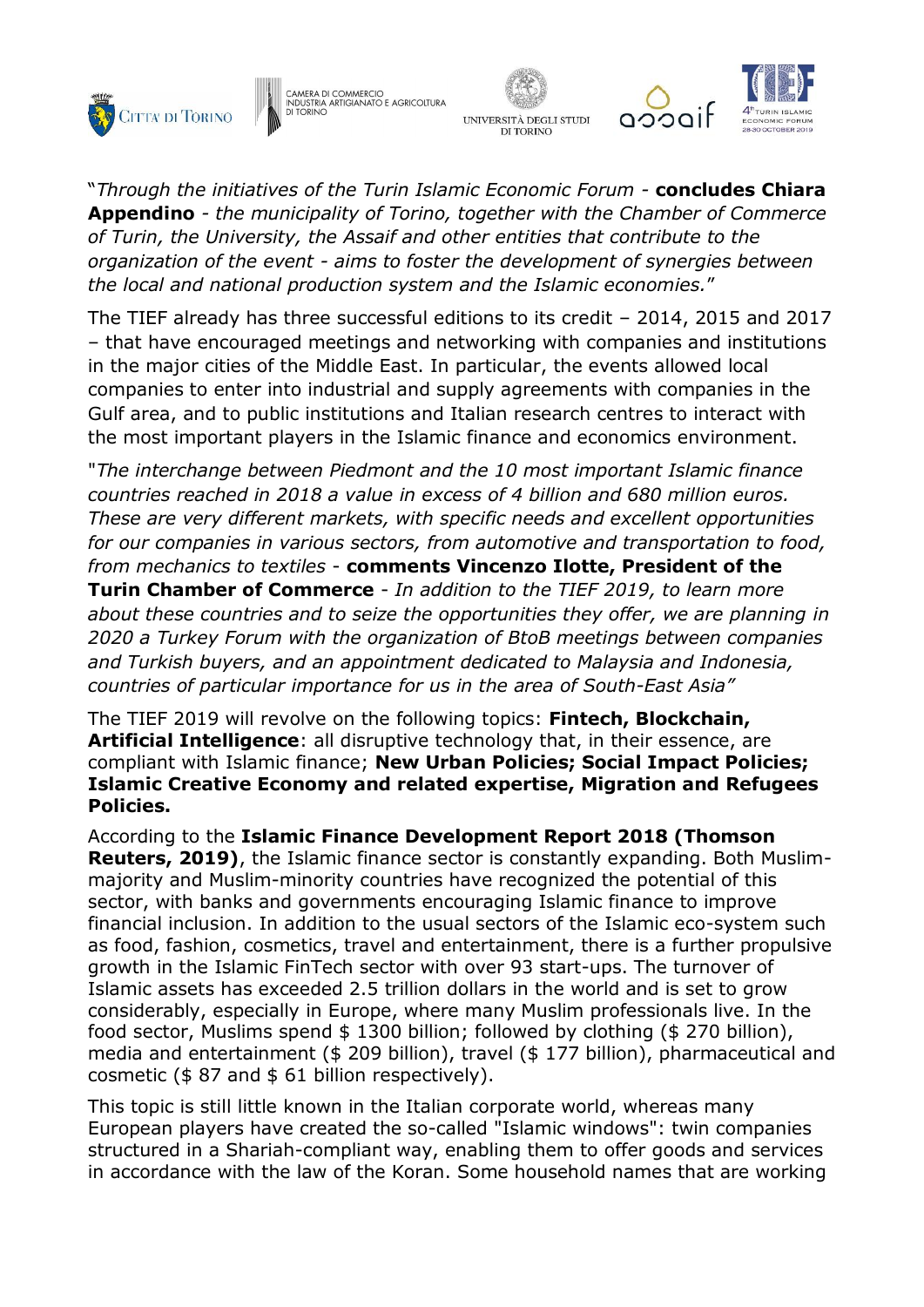





in this way are: Barclays, Citibank, Pictet, HSBC Bank, BNP Paribas, ABN Amro and Société General.

"*The University of Turin is proud to be amongst the promoters and organizers of the Turin Islamic Economic Forum* - **says Stefano Geuna, Rector of the University of Turin** -. *Such activities confirm the attention that the University pays to local territories and communities. This year, the TIEF dedicates a day to the international academic debate that will bring, for the first time, Italian and foreign researchers together to discuss the social impact of Islamic finance.*"

*"The TIEF is the result of intense research work conducted by the Observatory on Islamic Finance at the University of Turin - adds Paolo Pietro Biancone, head of the Observatory on Islamic Finance at the University of Turin -. We are very proud to have promoted initiatives that attract investments to our territory. The Gulf countries have the features to be excellent investors in the Italian and Piedmonts territory, without eradicating cultures, skills and origins, for a sustainable and conscious development".*

Islamic finance undoubtedly represents an opportunity to attract fresh capital that can be deployed in infrastructures, renewable energy and real estate.

The Forum will also host **two round-tables powered by the "Global Islamic Economy Summit" (GIES)**, the global event organized by the Government of Dubai through the Dubai Islamic Economy Development Center (DIEDC): they will gather in Torino representatives of the **Dubai Culture & Arts Authority, the United Arab Emirates University, the Dubai Airport Free zone Authority(DAFZA), the Halal Trade and Marketing Centre (HTMC) and the Etihad Credit Insurance.**

Three exclusive interviews are also envisaged: to the **Italian Vice-Minister for Economy and Finance Laura Castelli**; to **Massimo Lapucci**, Secretary General Fondazione CRT, Managing Director OGR Company and Chair of the European Foundation Centre (Bruxelles); to **Giovanni Curatola**, archaeologist and Islamic art historian among the best known internationally.

*"The Turin Islamic Economic Forum has become, with an average participation of 600 attendees in the past editions, an essential appointment for professionals and academics dealing with Islamic economics and finance - states Alberto Brugnoni, Assaif Managing Partner -. With a worldwide reputation, it is often mentioned as a good international practice that sees public actors and private initiatives cooperating for the integration and economic and social development of all members living in the area. The upcoming edition features the participation of internationally recognized entities such as the Dubai Islamic Economy Development Center, Dubai Culture, Dinar Standard and the Turin OGR-Tech, one of the largest European spaces dedicated to innovation, fintech, blockchain and AI. Furthermore, the TIEF 2019 will dedicate a session to the very rich, but unrecognized, Italian Islamic artistic heritage whose first traces date back to twelve centuries ago".*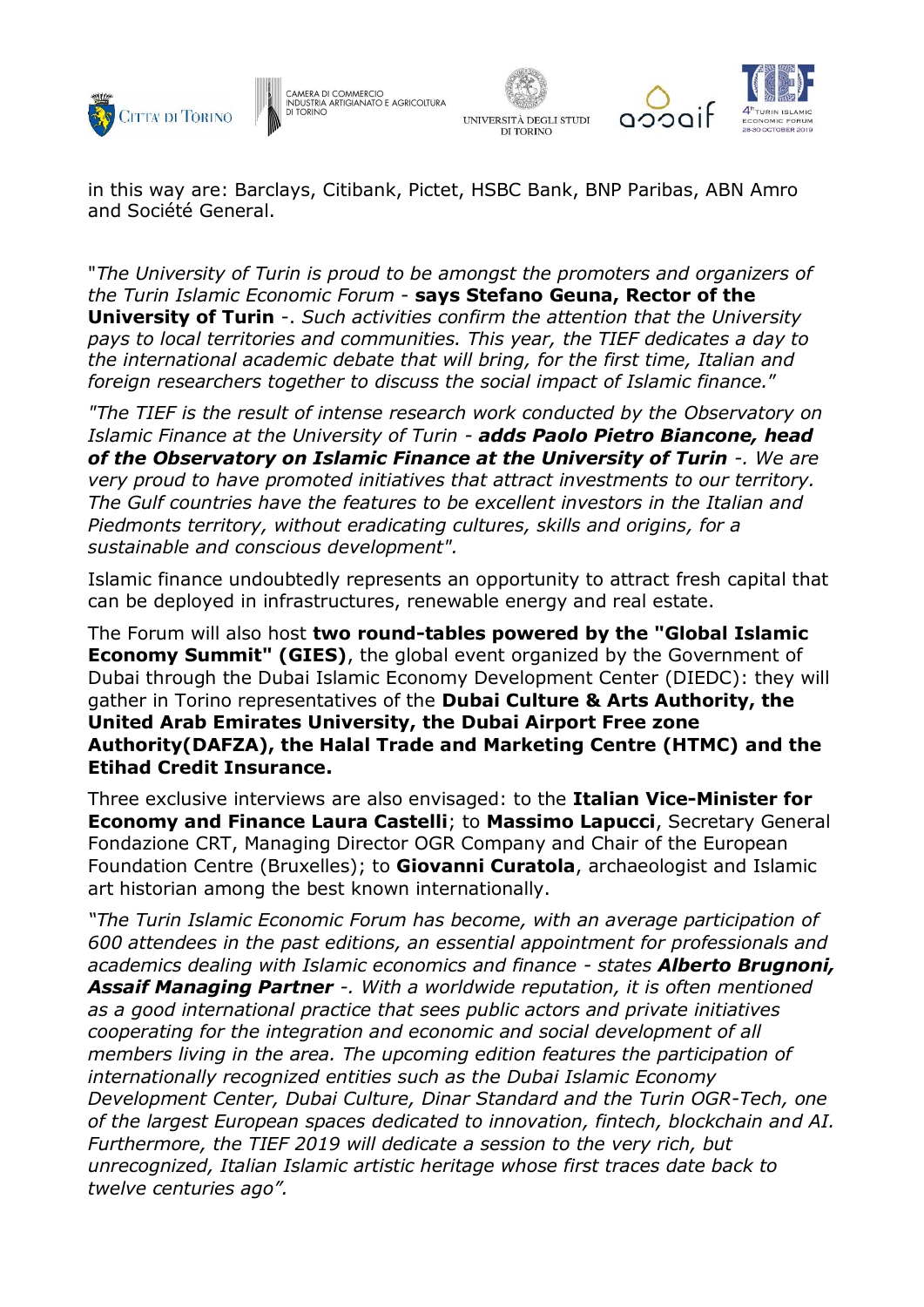





Strategic international supporters of the summit include the **Dubai Islamic Economy Development Centre (DIEDC)**, a UAE-based initiative mandated to follow up the spread of the Islamic economy and oversee the transformation of Dubai into the global capital of the Islamic economy. **Participants from abroad include Saeed Mubarak Kharbash Al Marri, Deputy CEO of Strategy and Planning at DIEDC. Speaking of the Forum, he said***: "The Islamic economy does not cater only to Muslims, but to any individual who is intent on leading a lifestyle that is healthy, environment and animal friendly, as well as sustainable. Through globally accepted methods and standards, the Islamic economy's sectors guarantee sustainable end-products. At DIEDC, we are keen on participating in the TIEF as we have an ongoing partnership with the Municipality of Turin and ASSAIF to grow the ethical and responsible activities represented by the Islamic economy globally. We are also keen to participate in TIEF gatherings, where we meet with industry peers, to collaborate and coordinate our steps, for the advancement of the Islamic economy framework worldwide* -. **He added**: *We were delighted to welcome Her Excellency Chiara Appendino, Mayor of the Municipality of Turin, at GIES 2018 that was held in Dubai during October last year. We are delighted to return her gracious visit with our participation at the Turin Islamic Economic Forum. We look forward to contributing to the conversation for a universally beneficial outcome*."

**Two special sessions** are also planned.

The **first** is dedicated to the Italian-Palestinian cooperation project **NUR / New Urban Resources, co-financed by the Italian Agency for Development Cooperation**. The NUR project, aims at providing technology and technical assistance to increase energy autonomy from renewable sources. It includes professional training courses and advanced training as well as the incubation of 4 start-ups in collaboration with the University of Bethlehem to promote environmental sustainability in this city. NUR is a best practice through which the City of Turin intends to provide a model that can also be disseminated in other Middle Eastern countries.

The **second** is dedicated to the "*Hub Middle East*", a new geographical focus by **Artissima 2019** (Torino International Fair of Contemporary Art, October 31 – November 3, 2019) in collaboration with **Torino Museums Foundation (Fondazione Torino Musei)** that sets out to offer an overview of collecting, institutions and artists active in an area that is considered of central importance for the development of contemporary society. During the fair, the presence in Torino of the most important representatives of foundations, museums and galleries, as well as collectors, critics, curators, and artists from the Middle East, will provide a versatile cutaway view of the most interesting contemporary developments in a territory that, in its diversities, embodies a sophisticated poetics connected both to ancient cultural traditions and to innovation, building bridges and areas of common interest able to go beyond religious and cultural differences.